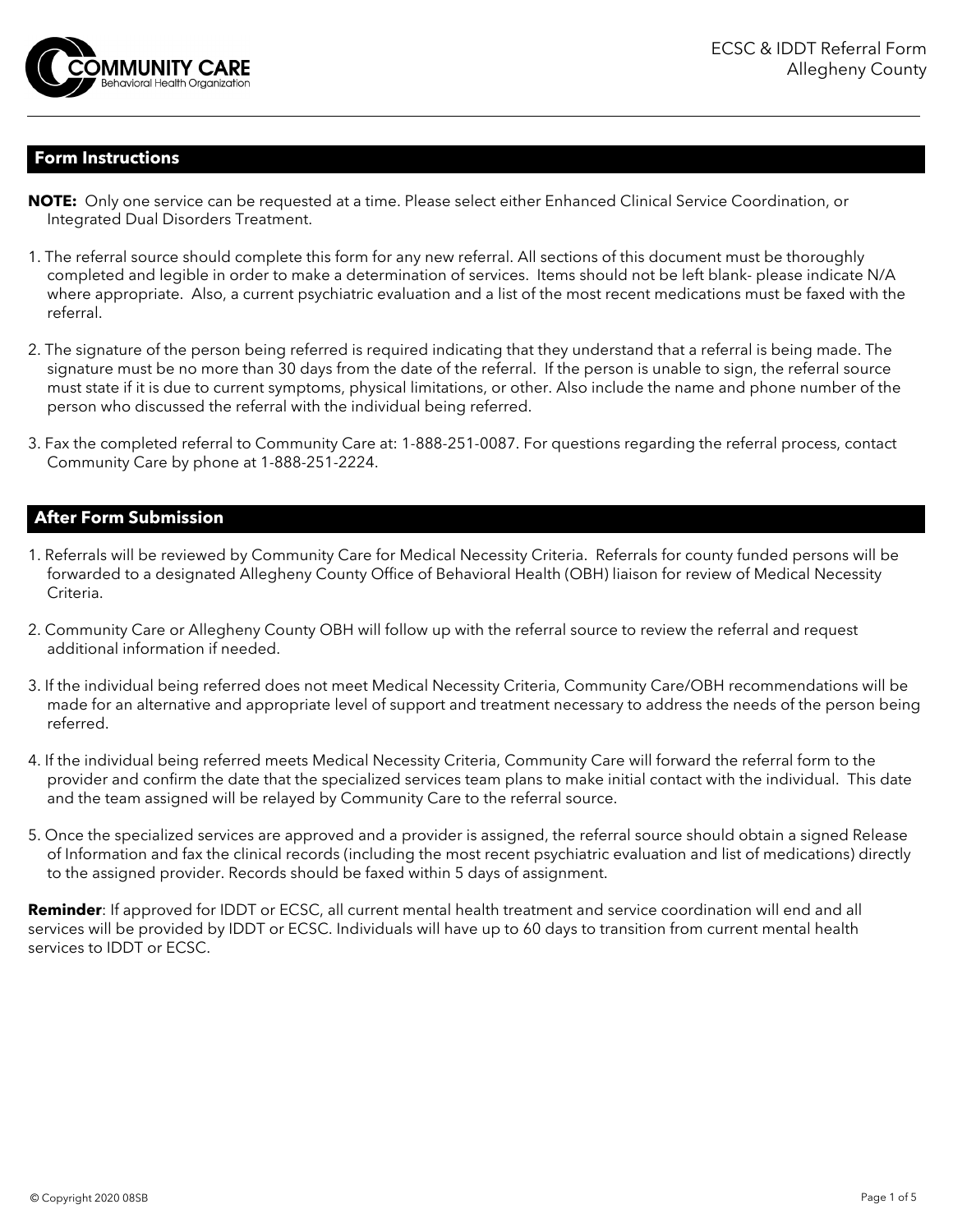Service: (select one)<br>
CEnhanced Clinical Service Coordination CIntegrated Dual Disorders Treatment *Must be 21 or older to receive this service:*

*Must be 18 or older to receive this service:*

| <b>Member Information</b>                                                                             |                                                                                                                          |
|-------------------------------------------------------------------------------------------------------|--------------------------------------------------------------------------------------------------------------------------|
| Name: (First)                                                                                         | (Last)                                                                                                                   |
| MAID#:                                                                                                | DOB: (mm/dd/yyyy)                                                                                                        |
| Home Address:                                                                                         |                                                                                                                          |
| Home Phone #'s:<br>(main)<br>(no dashes)                                                              | (other)                                                                                                                  |
| Guardian Name:                                                                                        | Guardian Phone #:<br>(no dashes)                                                                                         |
| <b>Guardian Address:</b>                                                                              |                                                                                                                          |
|                                                                                                       | I certify that this specialized service has been explained to me and I am willing to accept these services at this time. |
| Signature of Person Referred                                                                          | Date: (mm/dd/yyyy)                                                                                                       |
| If no signature obtained,<br>reason why:                                                              |                                                                                                                          |
| Name of person who completed referral/<br>explained specialized services to person<br>being referred: | Phone #: (no dashes)                                                                                                     |

Include information regarding the clinical rationale for requesting specialized services:

**\*\*\*Attach the most recent psychiatric evaluation to this referral prior to sending it to Community Care .\*\*\*\***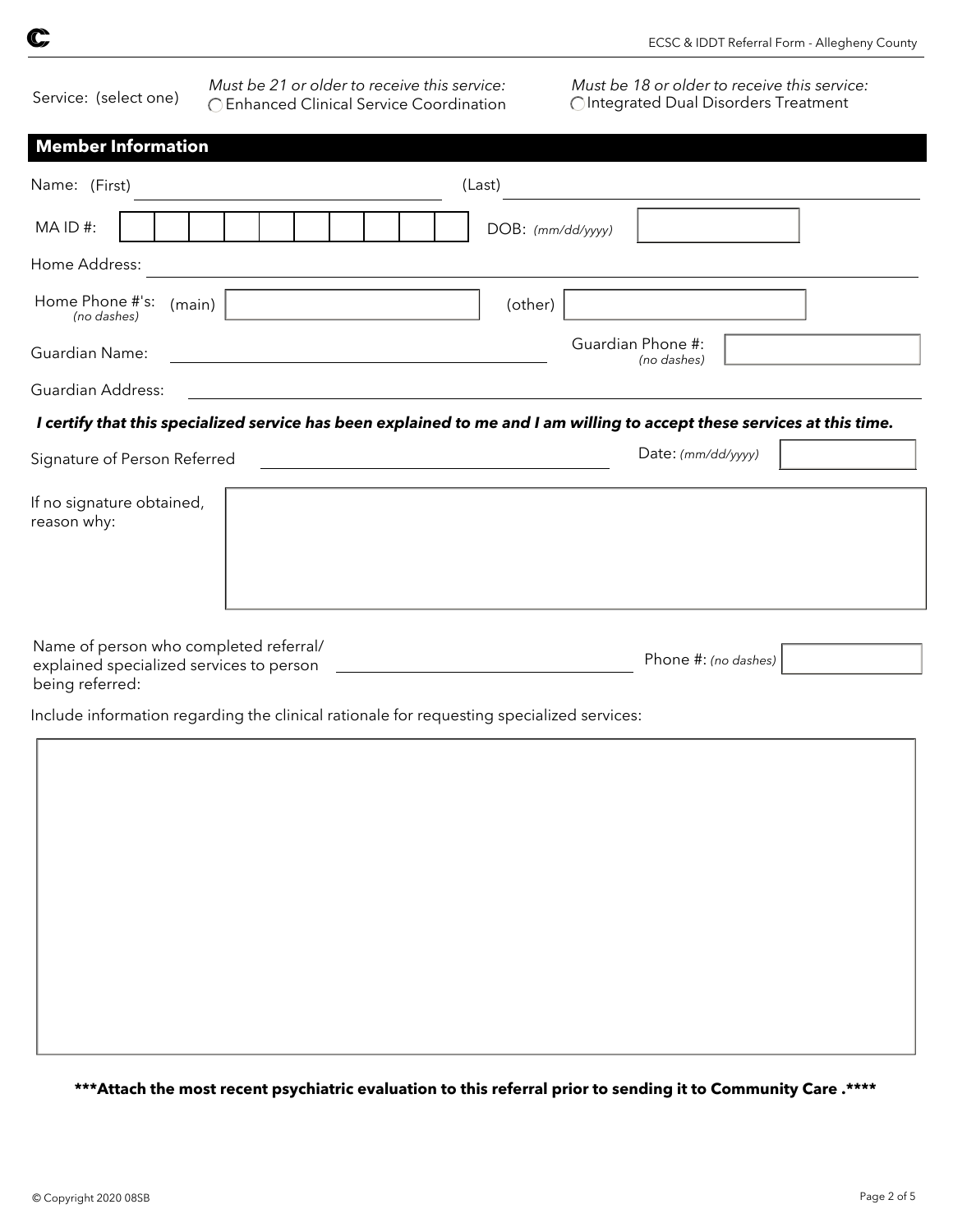| m<br>۰<br>٠<br>٠<br>ı<br>ŕ.<br>٠<br>ı<br>i |  |  |
|--------------------------------------------|--|--|
|                                            |  |  |
|                                            |  |  |

*Please include a primary behavioral health diagnosis. Other diagnoses may be included.*

ECSC: Must have a primary diagnosis of a serious mental illness (Major Depressive Disorder, Bipolar Disorder, Psychosis NOS, Schizophrenia, or Schizoaffective Disorder)

IDDT: Must have a primary diagnosis of a serious mental illness (Major Depressive Disorder, Bipolar Disorder, Psychosis NOS, Schizophrenia, or Schizoaffective Disorder) or Post Traumatic Stress Disorder and one or more co-occurring substance use disorders.

| <b>Behavioral Health</b>                             |  |
|------------------------------------------------------|--|
| <b>Behavioral Health</b>                             |  |
| <b>Behavioral Health</b>                             |  |
| <b>Medical Conditions/</b><br>Physical Health Issues |  |
| Medical Conditions/<br>Physical Health Issues        |  |
| Medical Conditions/<br>Physical Health Issues        |  |

List of all current medications and dose or attach a medication list (Do not attach an MAR):

Does the person need any assistive devices, supports, or accommodations in order to communicate with others? If so, please list them here:

### **Services**

List Hospitalizations, Incarcerations, and Emergency Encounters in last 12 months (list most recent first):

Type/Facility **Date** *(mm/dd/yyyy)* 

| <u> 1989 - John Stein, Amerikaansk politiker (</u> † 1920)                                                                                                                                                                                                                                                                                                                           |  |
|--------------------------------------------------------------------------------------------------------------------------------------------------------------------------------------------------------------------------------------------------------------------------------------------------------------------------------------------------------------------------------------|--|
| $\overline{2}$<br><u> 1989 - Johann Stein, mars an deutscher Stein und der Stein und der Stein und der Stein und der Stein und der</u>                                                                                                                                                                                                                                               |  |
|                                                                                                                                                                                                                                                                                                                                                                                      |  |
| $\overline{4}$ $\overline{4}$ $\overline{4}$ $\overline{4}$ $\overline{4}$ $\overline{4}$ $\overline{4}$ $\overline{4}$ $\overline{4}$ $\overline{4}$ $\overline{4}$ $\overline{4}$ $\overline{4}$ $\overline{4}$ $\overline{4}$ $\overline{4}$ $\overline{4}$ $\overline{4}$ $\overline{4}$ $\overline{4}$ $\overline{4}$ $\overline{4}$ $\overline{4}$ $\overline{4}$ $\overline{$ |  |
| Treatment Services in past 5 years (IOP, Partial, CTT, etc). Please provide reason service was discontinued:                                                                                                                                                                                                                                                                         |  |
|                                                                                                                                                                                                                                                                                                                                                                                      |  |
| $\overline{\phantom{a}}$                                                                                                                                                                                                                                                                                                                                                             |  |
|                                                                                                                                                                                                                                                                                                                                                                                      |  |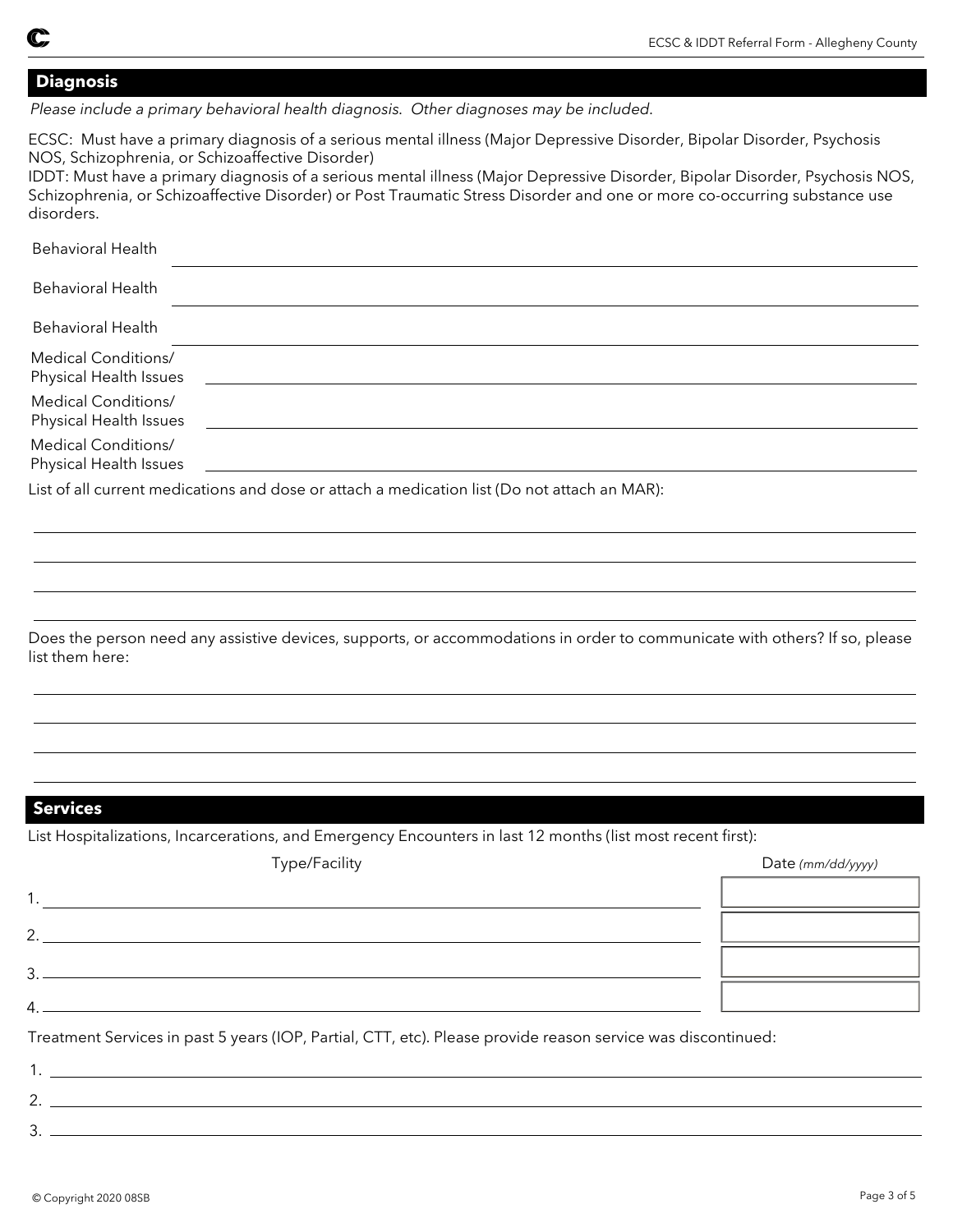Current Services:

| <b>Current</b>                          | <b>Provider/Agency</b> | <b>Contact Name</b> | <b>Contact</b><br><b>Phone No.</b><br>(no dashes) | <b>Date of Initial</b><br><b>Contact</b><br>(mm/dd/yyyy) | <b>Next</b><br><b>Appointment</b><br>(mm/dd/yyyy) |
|-----------------------------------------|------------------------|---------------------|---------------------------------------------------|----------------------------------------------------------|---------------------------------------------------|
| Outpatient<br>Psychiatrist              |                        |                     |                                                   |                                                          |                                                   |
| Service<br>Coordinator                  |                        |                     |                                                   |                                                          |                                                   |
| Outpatient<br>Therapist                 |                        |                     |                                                   |                                                          |                                                   |
| <b>Primary Care</b><br>Physician        |                        |                     |                                                   |                                                          |                                                   |
| Peer Support/<br>Recovery<br>Specialist |                        |                     |                                                   |                                                          |                                                   |
| Specialized<br>Services                 |                        |                     |                                                   |                                                          |                                                   |

## **List Substance Use/Dependence**

| <b>Type Used</b> | Frequency | Date of last use (mm/dd/yyyy) |
|------------------|-----------|-------------------------------|
|                  |           |                               |
| $\mathcal{D}$    |           |                               |
| 3                |           |                               |
| 4                |           |                               |

# **History of Life Threatening Suicide Attempts/Life Threatening Self Harm**

|   | List Specific Behaviors/Method | Outcome (admitted to, etc.) | Date (mm/dd/yyyy) |
|---|--------------------------------|-----------------------------|-------------------|
|   |                                |                             |                   |
| C |                                |                             |                   |
| 3 |                                |                             |                   |
| 4 |                                |                             |                   |

## **Legal History**

List current or history of legal charges. List if on probation or parole. Provide history of impulsive acting out, physical assault or uncontrolled anger that resulted in physical harm or real potential harm to others (ex. assault, rape, arson).

|        | List Impulsive/Acting Out Behavior | Outcome (admitted to, etc.) | Date (mm/dd/yyyy) |
|--------|------------------------------------|-----------------------------|-------------------|
|        |                                    |                             |                   |
| $\sim$ |                                    |                             |                   |
| $\sim$ |                                    |                             |                   |